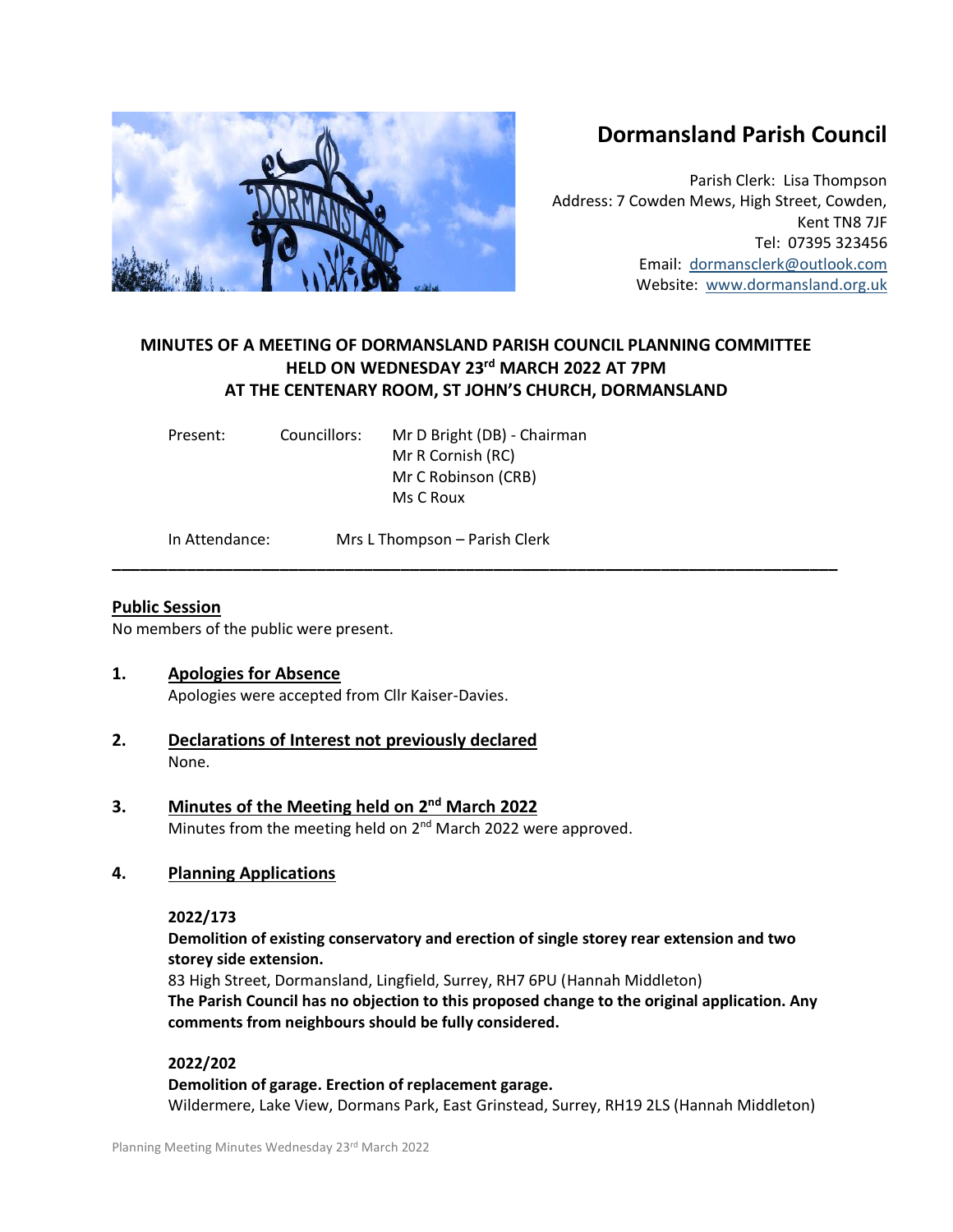**The Parish Council has no objections to this application. Any comments from neighbours should be fully considered.**

#### **2022/228**

**Erection of first floor side extension to provide a master bedroom suite.** Crimble Cottage, Moor Lane, Dormansland, Lingfield, Surrey, RH7 6NX (Errol Reid) **The Parish Council has no objections to this application. Any comments from neighbours should be fully considered.**

#### **2022/134**

**Proposed detached utility outbuilding. (Certificate of Lawfulness for a Proposed Development)** Wayside, Hollow Lane, Dormansland, Lingfield, Surrey, RH7 6NR (Errol Reid) **Certificate of Lawfulness application. No comment.**

#### **2022/131**

**Erection of detached garage with storage above. Demolition of existing detached garage and utility (amended description of use).**

Wayside, Hollow Lane, Dormansland, Lingfield, Surrey, RH7 6NR (Tracey Williams) **The Parish Council is concerned about the bulk of the proposed new building, particularly its height, contrary to policy DP14 and the potential impact on the neighbouring property contrary to DP7. The loss of a mature conifer tree is regretted. The Parish Council requests that any comments from neighbours are fully considered.**

#### **2022/283/TPO**

**T29) - 1x Copperbeech - Western lowest bough to be reduced completely due to angle of growth. The rest of the crown to remain untouched.**

Claridge House, Dormans Road, Dormansland, Lingfield, Surrey, RH7 6QH (Alastair Durkin) **The Parish Council has no objection to this application subject to approval of the Tree Officer. Please note that the council is in principle opposed to the felling of any tree unless deemed dangerous or diseased and any pruning or trimming should not be to the detriment of the health or appearance of the tree**

#### **2022/101**

**Raising of roof height to garage and erection of dormers in association with conversion of garage to habitable accommodation.**

1 Kinnibrugh Drive, Dormansland, RH7 6QF (Hannah Middleton)

**The Parish Council has no objections to this application. Any comments from neighbours should be fully considered.**

#### **2022/239**

**Erection of single storey ground floor side extension with courtyard and first floor side extension with terrace to existing single family dwelling including re-landscaping of existing asphalt driveway. Enclosure of existing lean-to and addition of car port to existing single storey outbuilding.**

The Courtyard, Swissland Hill, Dormans Park, East Grinstead, Surrey, RH19 2NA (Hannah Middleton)

**Dormansland Parish Council has no objection to this application subject to an assessment of the overall increase in size over the original building to ensure compliance with Policy DP13.**